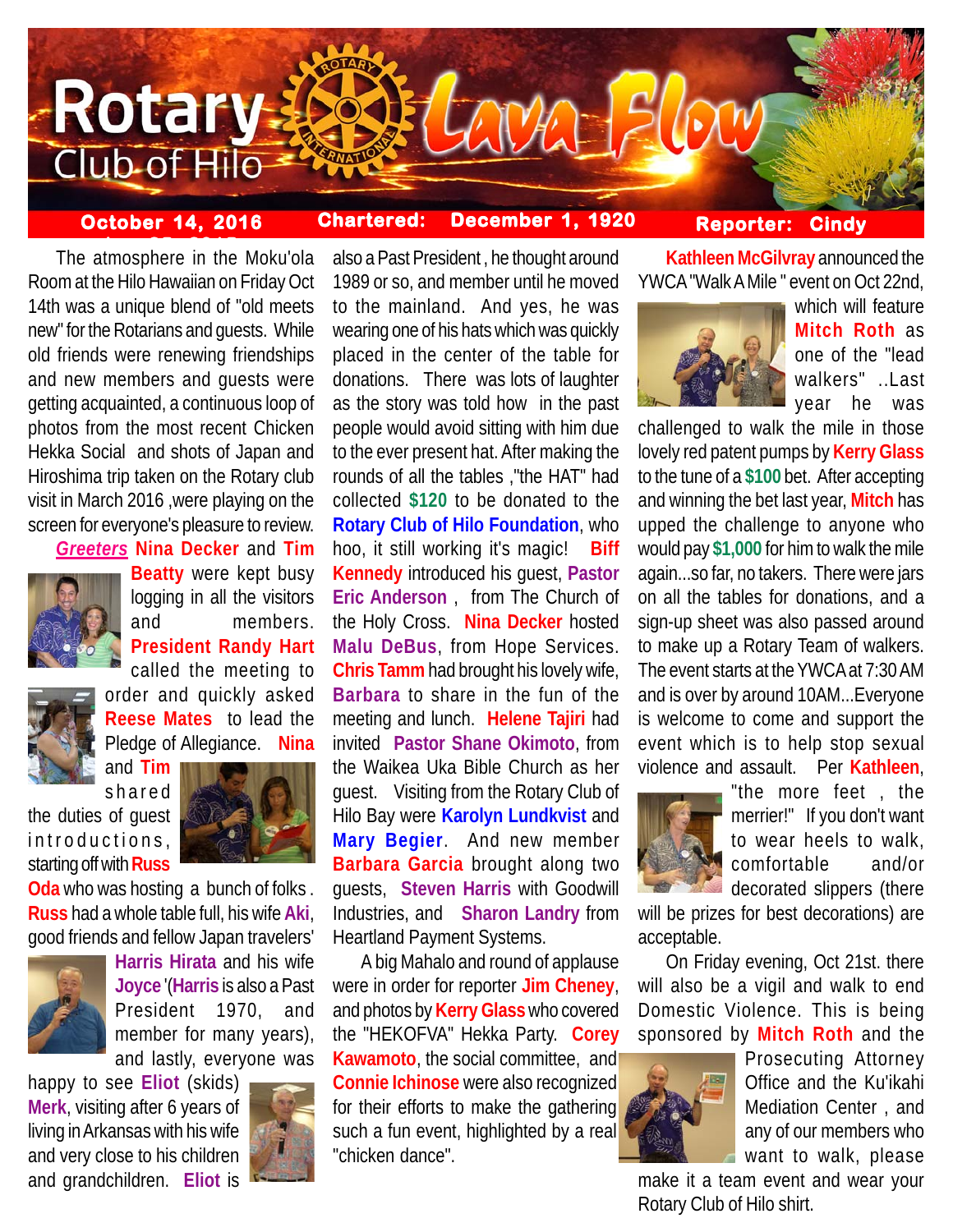### *Birthdays:*

**Chris Tamm** October 6 **Stan Fortuna** October 10 **Nancy Cabral October 12 Tammy Silva** October 15 **Gerard Carter** October 26

# *Club Anniversary:*

**Randy Hart** October 14 1994 (22) **Ron Dolan** October 4 1991 (25) **Gene Tao** October 11 1985 (31) **Treena Breyfogle** October 12 2012 (4) **Alan Kusunoki** October 15 1993 (23) **Dylan Shropshire** October 16 2015 (1) **Cowboy Kaneshiro** October 22 1999 (17) **Rand Mundo** October 22 1994 (12)

#### *Wedding Anniversary:*

**Malcolm & Cecilia Chun** October 12 (11) **Craig & Linday Shikuma** October 15 (36) **Newton & Roberta Chu** October 16 (34) **Chris & Barbara Tamm** October 26 (48) **Jim & Linda Kennedy** October 27 (32)

### *Announcements:*

**Oct. 21 - Susan Maddox Envision Mauna Kea Nov. 4 - Brigadier General Ray Gandy (Retired) Nov. 10 - Mehana Brewery Tour & Tasting 4:00 pm - 6:00 pm Nov. 11- No Meeting**

- President **Randy Hart**
- Past President **Wally Wong**
- President Elect **Steve Handy**
- Vice President **Mitch Dodo**
- Secretary **Treena Breyfogle**
- Treasurer **Corey Kawamoto**
- Sergeant at Arms **Dirk Yoshina**
- 
- Membership **Connie Ichinose**
- Public Relations **Marcia Prose**
- International Service **Stew Hussey** • Community Service – **Reese Mates**
- Vocational Service **Cindy Boots**
- Club Service **Kui Costa**
- New Generations **Gail Takaki**
- 

- Hilo Rotary Club Foundation **Lisa Rantz**
- The Rotary Foundation **Kerry Glass**
- Hawaii Rotary Youth Foundation **Mitchell**

On Thursday Oct 20th, watch for a full page of Rotary Club of Hilo information in the Hawaii Tribune. Thanks for **Marcia Prose** and her PR expertise, she has been able to work with 6 of our Rotarians to sponsor 1/2 of the page with business advertisements, and the other 1/2 of the page will highlight projects our club has undertaken in the last month around the community. This will become a monthly submission to the paper, and if you would like to sponsor an ad for your business contact **Marcia**. The rate is great, and your business will also receive the recognition as being associated with Rotary.

**Nancy Cabral**,as one of the

sponsors, had **\$150** of Happiness Dollars to add " that Rotary recognition also brings credibility also to your business ethics within the



community". ...the other part of her happiness, was that her son had made it into the National Rodeo in Las Vegas (like a SuperBowl of Rodeos) which will take place Dec 1-10. YeeHaw! And **Nancy** also had another birthday to celebrate, and as she said "the more you have, the Happier you are".

**Cindy Boots** reminded everyone that October 28th is Business Visitations day. There is NO MEETING at the Hilo Hawaiian on that Friday. Instead, Rotarians

should sign up for any of the 4 business sites on the sign-up sheets, and she will also be emailing the list out as next week is the final time to sign up. If you do not attend one of the business sites, you will need to do a make-up meeting sometime in the future as Business Visitation is considered a regular Friday meeting.

There were lots of photos for Where's Waldo worldwide. The **Chu's**



were in France and Switzerland and visiting wineries, biking and hiking and even attending a Rotary meeting. **Chuck**

**Porter** shared time spent in the Grand Canyon and New Mexico, while **Treena Breyfogle** traveled through the midwestern states of Minn, Wi, the Dakotas and Illinois, and then on down to join **Jenny** and **Richard Johnson**, and **Kerry** and **Susan** who were wandering around in New Mexico. Wow **Treena**, lots of miles on your RV!!

**Cindy Boots** spent a Sunday at Lambeau Field cheering the Packers to a win, and **Charlene Meyers** and her hubby were in England enjoying some "pub hopping". A very busy few weeks for many happy wanderers.

*Happy Dollars* seemed to be plentiful. **Karolyn Lundkvist** had **\$20** to



announce she had tickets to sell for an upcoming Jazz Festival, and was also happy to just be enjoying the meeting with our club

members. **Harris Hirata** was **\$20** happy that **Russ Oda** had bought him lunch so figured he'd donate to our club foundation. **Mitch**



**Roth** donated to the YWCA jars because



he is happy to have good friends within Rotary who are supportive of the community.